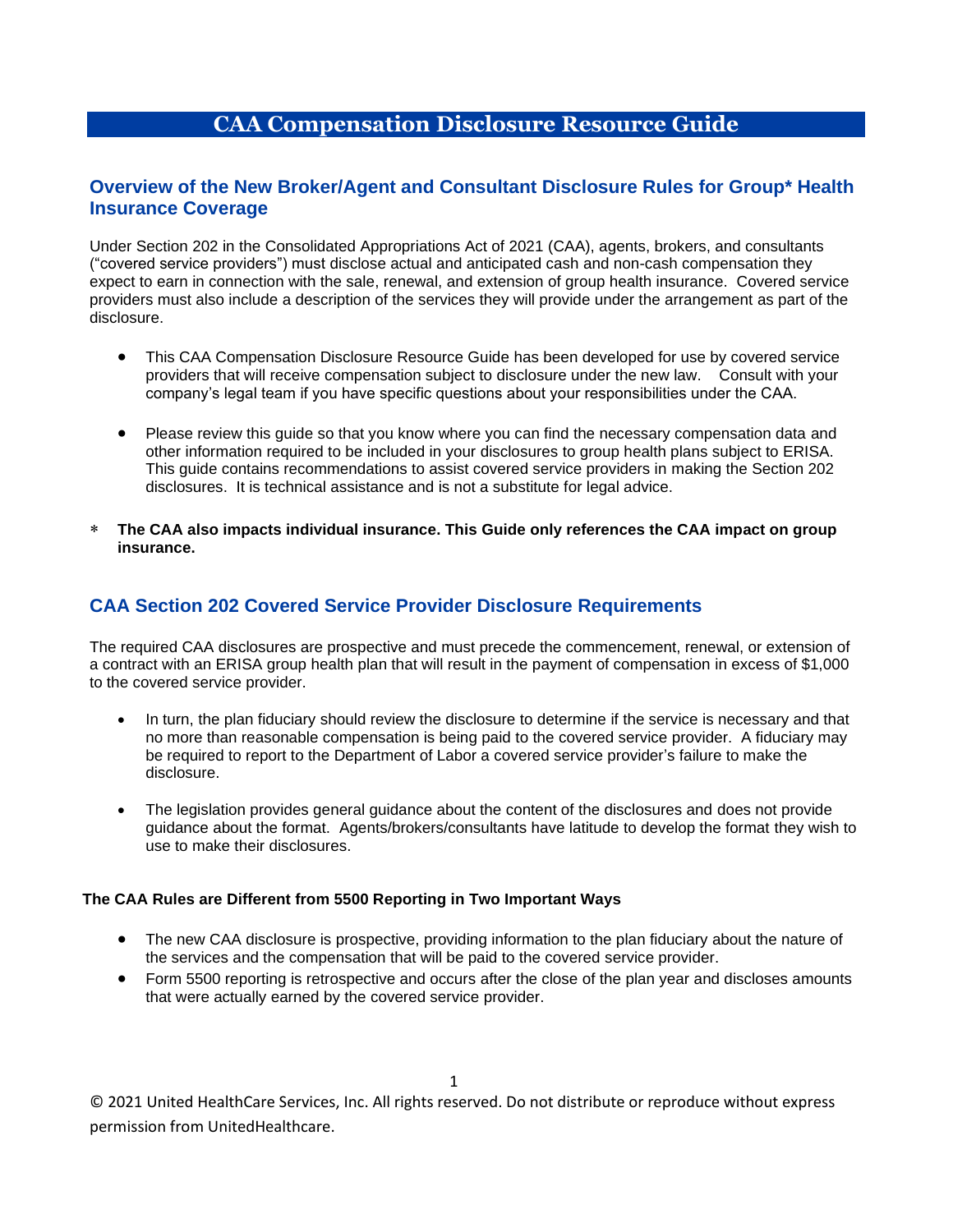### **Disclosure of Compensation**

The disclosure must list all compensation that is *reasonably expected* to be received by the covered service provider during the contract year. Compensation can be of varying types; the list below illustrates the types of compensation that may be paid or facilitated by UHC to their brokers and consultants. This is not meant to be an exhaustive list of compensation, this is reflective of UHC terms and definition of compensation, please check with your agency for further guidance.

- **Base commissions, service fees and consulting fees**: compensation is paid to the covered service provider for services provided to the group and is normally paid as a per employee per month (pepm) fee or as a percentage of premium. Note: Base commissions for key accounts, national accounts and public sector cases are included on the proposal that is sent from UnitedHealthcare to the broker when we quote the business. Therefore, information on the base commission would be within that document.
- **Service Fee or Consulting Fee:** compensation is paid to the covered service provider under an agreement in place with the group health plan.
- **Contingent Compensation:** compensation is paid to the covered service provider based on volume, retention, net growth, or other aggregate measures.
- **Contingent Bonuses:** compensation is paid to the covered service provider when they achieve certain benchmarks that are not known at the beginning of the contract year.
- **Transaction-based compensation:** compensation is paid to the covered service provider in amounts that are determined based on the number of claims adjudicated or prescriptions filled.
- **Non-cash Compensation**: compensation is paid to the covered service provider in the form of meals, tickets to events, golf or movie outings, reward trips, and similar items. Covered service providers must develop a reasonable methodology for allocating the amount of non-cash compensation to each group health plan.

## **Disclosure of Summary Services to be Provided**

The CAA disclosure must include a summary of the services to be provided to the covered plan pursuant to the contract or arrangement.

The information must be sufficient to allow the plan fiduciary to determine that the services are necessary for the administration of the plan.

### **Locating Compensation/Services Information**

This guide directs the covered service provider to where it can go to find information about the compensation and services under the arrangement. There may be other tools and resources you can use to compile your report. Contact your agency for any additional guidance and information

 $\mathcal{L}$ 

© 2021 United HealthCare Services, Inc. All rights reserved. Do not distribute or reproduce without express permission from UnitedHealthcare.